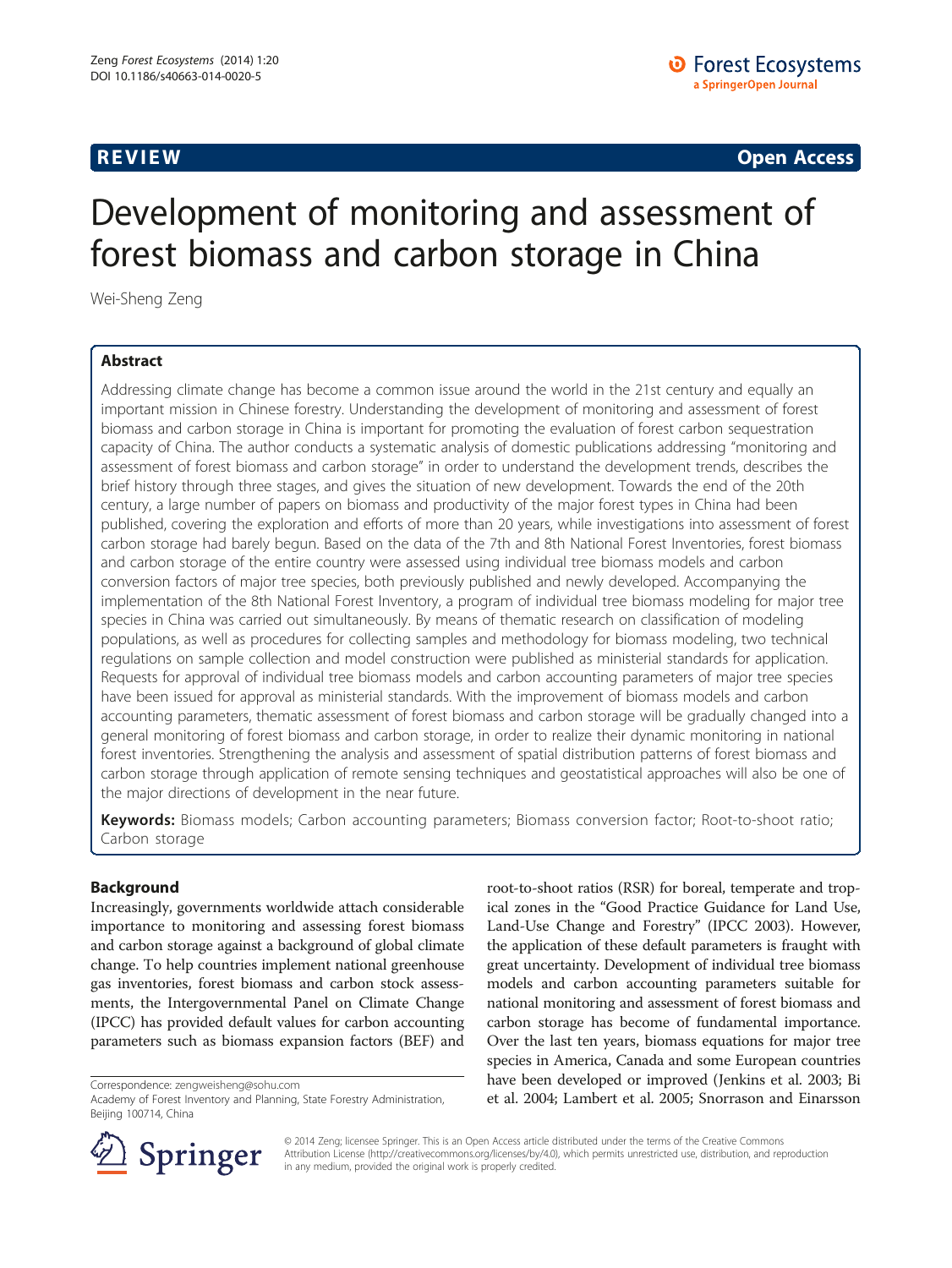[2006;](#page-8-0) Muukkonen [2007;](#page-8-0) Návar [2009;](#page-8-0) Blujdea et al. [2012](#page-8-0); Fayolle et al. [2013\)](#page-8-0). Their purpose was to assess and monitor forest biomass and carbon storage and to provide a basis for evaluating the contribution of forest ecosystems to the global carbon cycle.

The Chinese government has made great efforts in the issue of climate change and signed the "United Nations Framework Convention on Climate Change", as well as the "Kyoto Protocol". At the UN climate change summit opening ceremony in 2009, the Chinese President Hu Jintao proposed to raise vigorously forest carbon sequestration in China and promised to increase our forest area by 40 million hectares and our forest volume by 1.3 billion cubic meters by the year 2020 from the 2005 level (Hu [2009](#page-8-0)). Since the start of 2009, accompanying the implementation of the 8th National Forest Inventory (NFI) in China, a program of national forest biomass modeling has begun to be implemented. This program was designed to develop individual tree biomass models and carbon accounting parameters for the major tree species in China, to provide a quantitative basis for estimating forest biomass and carbon storage and for assessing our capacity of forest carbon sequestration.

In order to help readers understand the basic situation of monitoring and assessment of forest biomass and carbon storage in China, this paper reviews the development of forest biomass studies in China, especially the status and the latest progress of monitoring and assessment of forest biomass and carbon storage. At the end, some ideas for future studies are proposed.

#### Review

#### Brief history

The earliest research on forest biomass abroad can be traced to the 1870s (Ebermeyr [1876\)](#page-8-0). Studies on forest biomass in China has only been implemented since the late 1970s when some related articles were published (e.g., Li [1978\)](#page-8-0), i.e., a century after the earliest study abroad. Due to special historical reasons, China did not participate in the International Biological Program (IBP), initiated by the International Union of Forest Research Organizations (IUFRO), during the period of 1964–1974 and thus missed the golden development stage of forest biomass research. Reviewing the development of more than 30 years in China, these preliminary studies started with estimating biomass and productivity of major forest types, gradually covering various other forest types in the country and then focused on the assessment of carbon stock of all our forest ecosystems. To monitor forest biomass and carbon storage in our national forest inventory (NFI) system, and to assure coordination between forest biomass and forest volume, compatible biomass models for individual trees of our major species were developed gradually. Monitoring and assessment of forest biomass and carbon storage based on the NFI data were subsequently conducted.

#### Biomass assessment studies of various forest types

Given the available literature, it appears that the earliest study on biomass assessment was conducted for two different forest types of Chinese fir, carried out by Pan et al. ([1980](#page-8-0)), followed by studies on biomass productivity of major types of natural temperate forests on Changbai Mountain by Li et al. ([1981](#page-8-0)), on Masson pine forests in Huitong County, Hunan Province, by Feng et al. ([1982](#page-8-0)) and on Chinese fir forests at the Yangkou Forest Farm, Fujian Province, by Ye [\(1984\)](#page-9-0). As well, Chen et al. ([1986\)](#page-8-0) studied biomass of Chinese arborvitae (Platycladus orientalis) forests, Xu [\(1988\)](#page-9-0) studied biomass productivity of major forest types in Daxinganling and Ma ([1989\)](#page-8-0) developed biomass models for Chinese pine in China. Based on the results of biomass modeling of 11 tree species in northeastern China, Chen and Zhu [\(1989](#page-8-0)) compiled the first biomass handbook of the country, i.e., the "Manual of Tree Biomass for Major Species in Northeastern China". Since then, Liu et al. [\(1990](#page-8-0)) and Liu ([1992](#page-8-0)) respectively studied the biomass and productivity of Larix gmelini and Larix principis-rupprechtii plantations, while Liu [\(1993\)](#page-8-0), Fang et al. ([1996](#page-8-0)), Luo [\(1996](#page-8-0)) and Tian et al. [\(1998](#page-9-0)) also conducted studies on biomass and productivity of Chinese fir, Masson pine and other major forest types. Feng et al. [\(1999\)](#page-8-0) systematically summarized biomass, productivity and the distribution pattern of different forest types in China. In short, through exploration and efforts over more than 20 years, we have been quite successful in assessing and monitoring biomass and productivity of major forest types in China.

#### Assessment of carbon storage in Chinese forest ecosystems

On the basis of biomass studies, Chinese scientists have started to assess carbon storage of forest ecosystems in China and their contribution to the global carbon balance since the beginning of the current century (Liu et al. [2000](#page-8-0); Zhou et al. [2000](#page-9-0); Wang et al. [2001\)](#page-9-0). One of the most notable achievements was that of Fang et al. ([2001\)](#page-8-0) who estimated the changes in forest biomass carbon storage in China between 1949 and 1998 using the improved method for estimating forest biomass as well as our national forest inventory data of the last 50 years, where a factor of 0.5 was used to convert biomass to carbon storage. The results show that Chinese forests released about 0.68 Pg carbon between 1949 and 1981, but increased the amount of sequestered carbon by 0.37 Pg from 1981 to 1998 (see Table [1\)](#page-2-0). The main reason for this development is that since the mid-1970s, China's massive afforestation efforts have increased forest carbon storage. From the data in Table [1,](#page-2-0) it can be seen that the amount of carbon in our plantations increased by about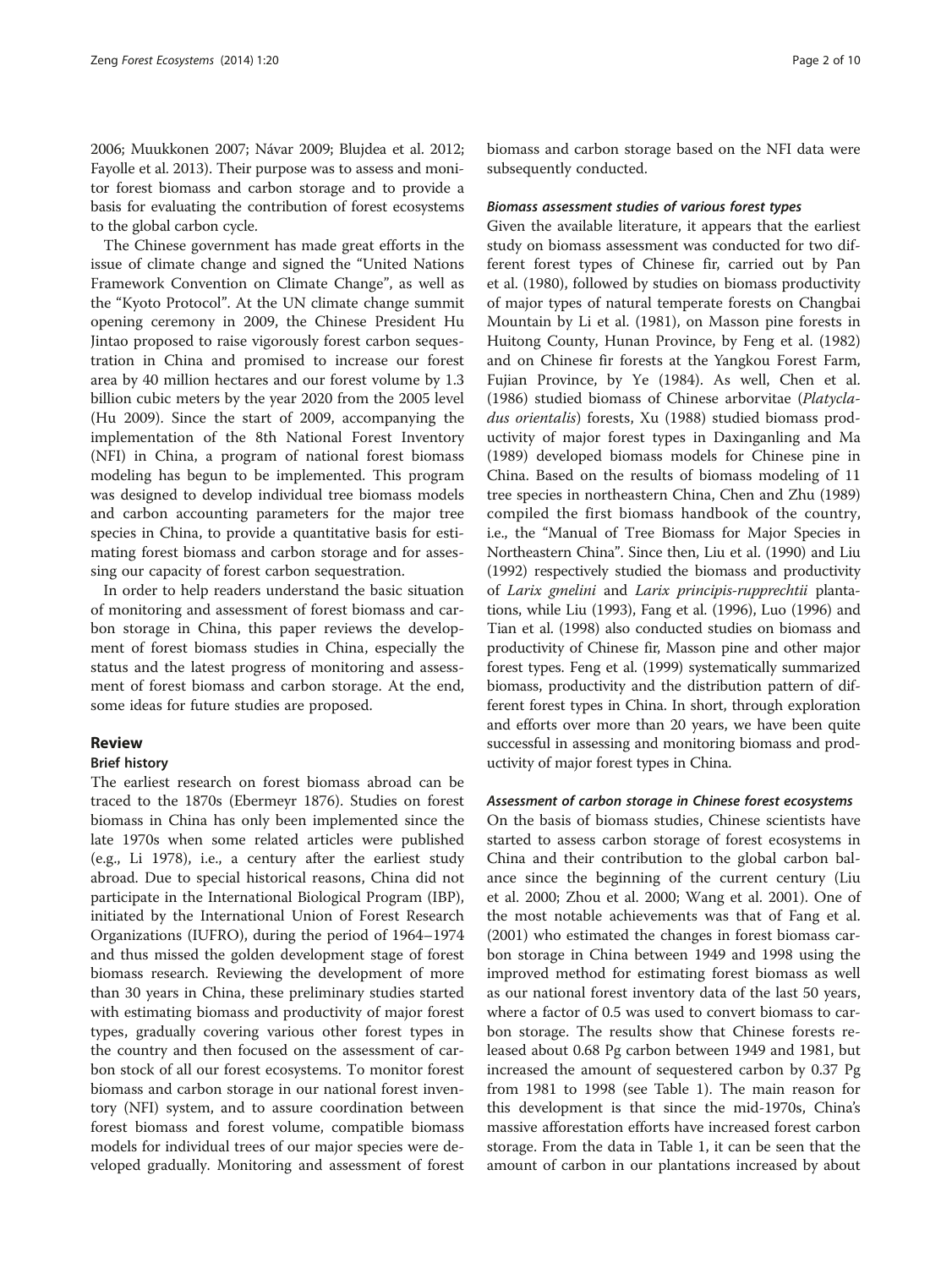<span id="page-2-0"></span>Table 1 Periodic assessment in China of the amounts of carbon in forests and plantations, density and accumulation between 1949 and 1998

| Period    | <b>Forest</b><br>carbon<br>(Pg) | <b>Plantation</b><br>carbon (Pg) | <b>Forest</b><br>carbon density<br>$(Mq \cdot ha^{-1})$ | Annual carbon<br>accumulation<br>$(Pq \cdot a^{-1})$ |
|-----------|---------------------------------|----------------------------------|---------------------------------------------------------|------------------------------------------------------|
| 1949      | 5.06                            |                                  | 49.45                                                   |                                                      |
| 1950-1962 | 458                             |                                  | 46.67                                                   | $-0.040$                                             |
| 1973-1976 | 4.44                            | 0.27                             | 43.83                                                   | $-0.010$                                             |
| 1977-1981 | 438                             | 0.33                             | 45.75                                                   | $-0.013$                                             |
| 1984-1988 | -445                            | 0.52                             | 43.53                                                   | 0.011                                                |
| 1989-1993 | 463                             | 0.61                             | 42.58                                                   | 0.035                                                |
| 1994-1998 | 4.75                            | 0.72                             | 44.91                                                   | 0.026                                                |

Source: Fang et al. ([2001](#page-8-0)).

0.39 Pg from 1981 to 1998, implying that carbon storage in natural forests decreased slightly during this period. Xu et al. [\(2010](#page-9-0)) investigated the relationships between forest biomass density and forest age for 36 major forest types using our national forest inventory data from 1994–1998 and 1999–2003 and estimated the potential of forest biomass carbon storage in China for the 2000– 2050 period, using statistical algorithms. The results show that the carbon stock in China's forests would increase from 5.86 Pg in 1999–2003 to 10.23 Pg in 2050, suggesting that China's forests should become a significant carbon sink in the future.

#### Monitoring and assessment of forest biomass and carbon storage in China

These early forest biomass studies were aimed at major or typical forest types, with developed biomass models largely based on stand or sample plot levels. Some biomass models were even based on individual tree data, most of them suited only for certain sites or local areas, not representative of larger regions. These forest carbon assessments were based on estimates of biomass per hectare for our major forest types from purposeful sampling and areas of forest types from our national forest inventory, which is not really suited for monitoring and assessing forest carbon storage.

The "International Guidelines for Forest Monitoring", published by IUFRO ([1994](#page-8-0)), clearly defined forest biomass as one of the important items of global, regional and national forest monitoring. In order to add forest biomass into the items of national forest inventory of China, the Ministry of Forestry conducted a key program "Research on two-variable biomass models and compatible auto-adoptive one-variable biomass models for the major tree species in China" between 1995 and 1997. The program presented compatible individual tree biomass modeling approaches, which developed tree biomass models for 11 species or species groups, i.e., *Larix*, Abies, Pinus koraiensis, Tilia tuan, Acer mono, Fraxinus mandshurica, Juglans mandshurica and Phellodendron amurense in northeastern China, as well as Cunninghamia lanceolata, Pinus massoniana and broadleaved species in southern China (Xu [1998](#page-9-0); Zhang et al. [1999](#page-9-0); Luo et al. [1999](#page-8-0); Zeng et al. [1999;](#page-9-0) Tang et al. [2000\)](#page-9-0). Since then, Ning ([2007\)](#page-8-0) studied a biomass modeling approach for stems, branches, foliage and entire trees and developed biomass models compatible with stem volumes for Pinus sylvestris var. mongolica plantations. Cheng ([2007\)](#page-8-0) developed allometric equations for individual tree biomass from diameter and height for eight forest types of the Xiaolongshan Mountain in Gansu province.

In the statistical investigations of the 7th National Forest Inventory of China in 2009, a thematic assessment on forest biomass and carbon storage was conducted. According to the assessment results, China's forest biomass was 15.77 Pg and forest carbon storage 7.81 Pg (Li and Lei [2010](#page-8-0)). For that assessment, individual tree biomass models (not stand biomass models for major forest types) and carbon factors for the following 16 tree species (or groups) were collected and compiled, i.e., Picea/Abies, Tsuga/Keteleeria, Larix, Pinus koraiensis, P. sylvestris var. mongolica, P. tabulaeformis (including P. densiflora and P. thunbergii), P. armandii, P. yunnanensis, P. massoniana (including other pines), Cunninghamia lanceolata (including Taxus, Pseudotsuga, Metasequoia and Taxodium), Cupressus, Betula, Eucalyptus, other hardwood broadleaved species, other softwood broadleaved species and bamboo. Sample plot data from the 7th National Forest Inventory were used in this assessment. Forest biomass and carbon storage were estimated from plots, extended to populations and/or provinces and in the end aggregated at the national level (Li et al. [2011](#page-8-0), [2012](#page-8-0)). The thematic assessment results of forest biomass and carbon storage, as one of the 7th National Forest Inventory outputs, has been published by the government. As a result, the monitoring and assessment of forest biomass and carbon storage in China has managed to make a substantial contribution in this area.

#### New developments

Coping with climate change issues has now become a special task of forestry in China, which has resulted in considerable progress in the study and assessment of forest biomass and carbon storage. The latest progress is largely manifested in two aspects. In first instance, this is the implementation of a national program for the development of individual tree biomass models and carbon accounting parameters for major tree species. Some of them have been published as ministerial standards, providing an excellent foundation for continuous monitoring of forest biomass and carbon storage and evaluation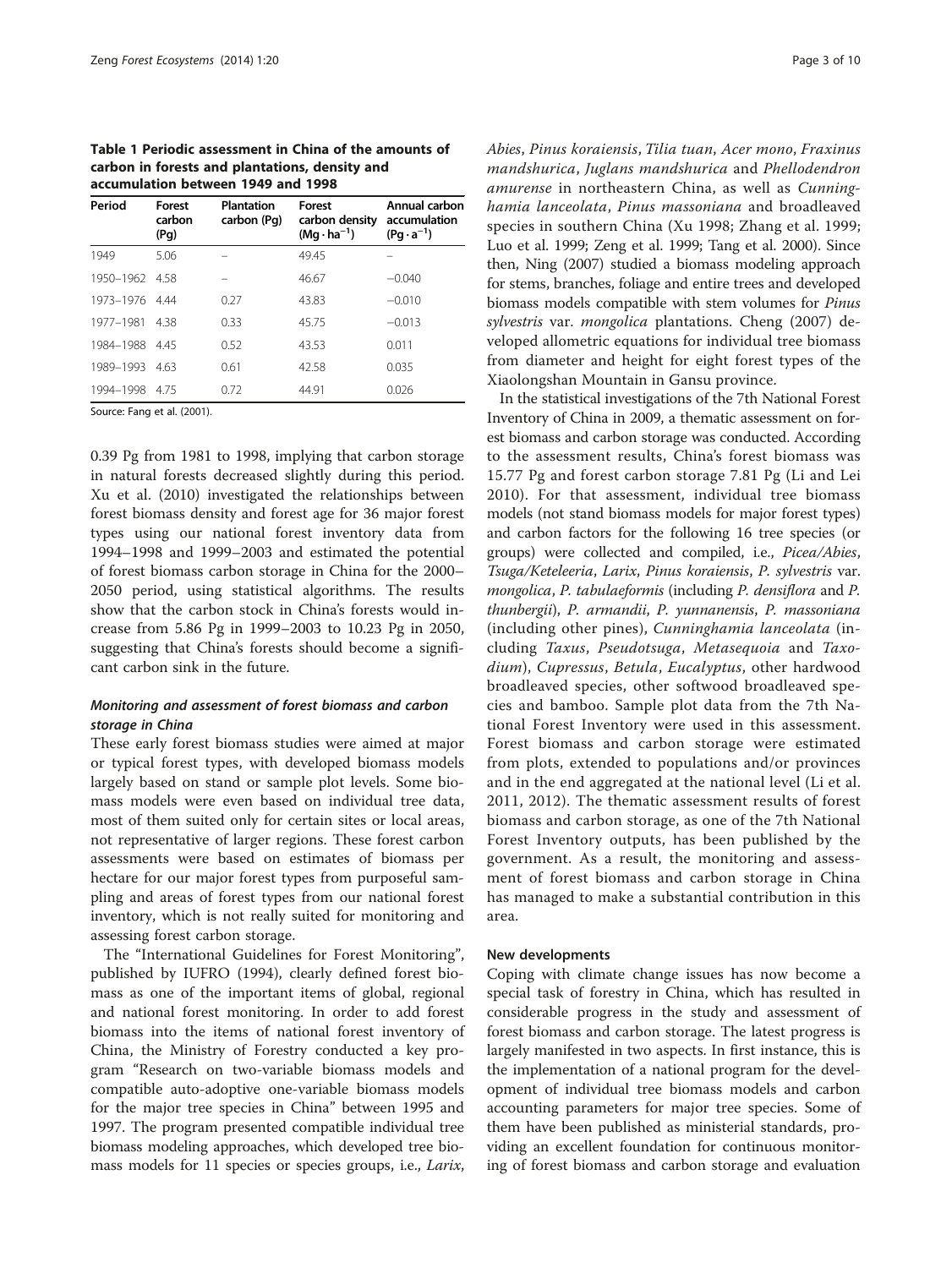<span id="page-3-0"></span>of forest carbon sequestration capacity in China. The second aspect is the implementation of provincial and national assessment of forest biomass and carbon storage based on NFI data, which allows monitoring and assessment of forest biomass and carbon storage in China to be compatible with international standards.

#### Individual tree biomass modeling for major tree species

Since early 2009, the National Forest Biomass Modeling Program began to be implemented. By the end of 2013, the program had been carried out for five years. Given the thematic research on classification of modeling population and procedures for collecting samples and methodology for biomass modeling (Zeng et al. [2010](#page-9-0); Zeng [2010](#page-9-0), [2011, 2013;](#page-9-0) Zeng and Tang [2010, 2011, 2012](#page-9-0); Dang et al. [2011, 2012](#page-8-0)), two technical regulations were published as ministerial standards for their application (State Forestry Administration of China, [2014a](#page-8-0), [b\)](#page-8-0). On the basis of these two regulations, individual tree biomass models and carbon accounting parameters for the first group of five coniferous tree species, i.e., Cunninghamia lanceolata, Pinus massoniana, P. yunnanensis, P. tabulaeformis and P. elliottii, have been developed through an integrated utilization of mixed nonlinear models, dummy-variable models and simultaneous error-in-variable equations and subsequently published for application as ministerial standards (State Forestry Administration of China, [2014c](#page-8-0), [d](#page-8-0), [e,](#page-8-0) [f](#page-9-0), [g\)](#page-9-0). Biomass models for the second group of eight tree species, i.e., Abies, Picea, Larix, Cryptomeria, Quercus, Betula, Schima superb and Liquidambar formosana, are in the development stage, which should be completed towards the end of 2014. Approval as ministerial standards for application will be sought.

Classification of populations for biomass modeling According to the study results of Zeng et al. ([2010](#page-9-0)), tree species was the basis for classification of biomass modeling populations, followed by eco-geographical regionalization and administrative division. For tree species, two aspects were considered: one, classification of populations for biomass modeling should be compatible with that for volume modeling; two, assurance that the amount of stand area and volume stock for each separate modeling population of certain tree species (or group) is sufficient. Therefore, at first the proportions of standing volumes for all tree species were calculated based on the data of the 7th NFI and tree species in the top 30 of the list were determined. Secondly, the geographical locations for modeling populations in "Tree Volume Table" (LY/T 1353-1999) were confirmed, taking into account both eco-geographical regionalization and administrative division. In the end, the scheme of classification of biomass modeling populations was presented. According to this scheme, China's territory was classified into six regions (see Figure [1](#page-4-0)); all tree species were

classified into 34 groups and 70 biomass modeling populations were specified. Specifically, 38 biomass modeling populations were classified for 20 coniferous species (or groups) and 32 populations for 14 broadleaved species (or groups). On the basis of geographical regionalization, 17 modeling populations were classified in the southwest, 16 in the south, 15 in the northeast, 9 in the northwest, 7 in Tibet and 6 in the north of China (see Table [2](#page-5-0)).

Composition of individual tree biomass models Individual tree biomass models consist of two sets: one- and two-variable models, where both sets included three parts: aboveground biomass models, component biomass models and belowground biomass models. The aboveground biomass models involve compatible stem volume models and biomass conversion factor models. The component biomass models include additive stem wood, stem bark, branches and foliage biomass models and the belowground biomass models contain root-toshoot ratio models. Leaving component biomass models out of the discussion, individual tree biomass models mainly involve the following five equations (taking the two-variable model as an example):

$$
M_A = a_0 D^{a_1} H^{a_2} + \varepsilon_1 \tag{1}
$$

$$
M_B = b_0 D^{b_1} H^{b_2} + \varepsilon_2 \tag{2}
$$

$$
V = c_0 D^{c_1} H^{c_2} + \varepsilon_3 \tag{3}
$$

$$
BCF = d_0 D^{d_1} H^{d_2} + \varepsilon_4 \tag{4}
$$

$$
RSR = e_0 D^{e_1} H^{e_2} + \varepsilon_5 \tag{5}
$$

where  $M_A$  is aboveground biomass,  $M_B$  belowground biomass, V stem volume, BCF the biomass conversion factor, *RSR* the root-to-shoot ratio and  $a_i$ ,  $b_i$ ,  $c_i$ ,  $d_i$ ,  $e_i$  ( $i = 0$ , 1, 2) are the parameters to be estimated, and  $\varepsilon_i$  the error term. If the variable  $H$  in equations 1 to 5 were removed, the equations become one-variable models. Because BCF is equal to the ratio of aboveground biomass to stem volume and RSR equal to the ratio of belowground biomass to aboveground biomass, the model parameters show the following relations:

$$
d_0 = a_0/c_0, d_1 = a_1 - c_1, d_2 = a_2 - c_2 \tag{6}
$$

$$
e_0 = b_0/a_0, e_1 = b_1 - a_1, e_2 = b_2 - a_2 \tag{7}
$$

Because equations 1 to 5 are related, estimation of the parameters requires the use of simultaneous equations (Zeng and Tang [2010](#page-9-0), [2011, 2012](#page-9-0)). Owing to the different sample sizes for measuring aboveground biomass and belowground biomass, it was necessary to develop separate simultaneous equations for above- and belowground biomass.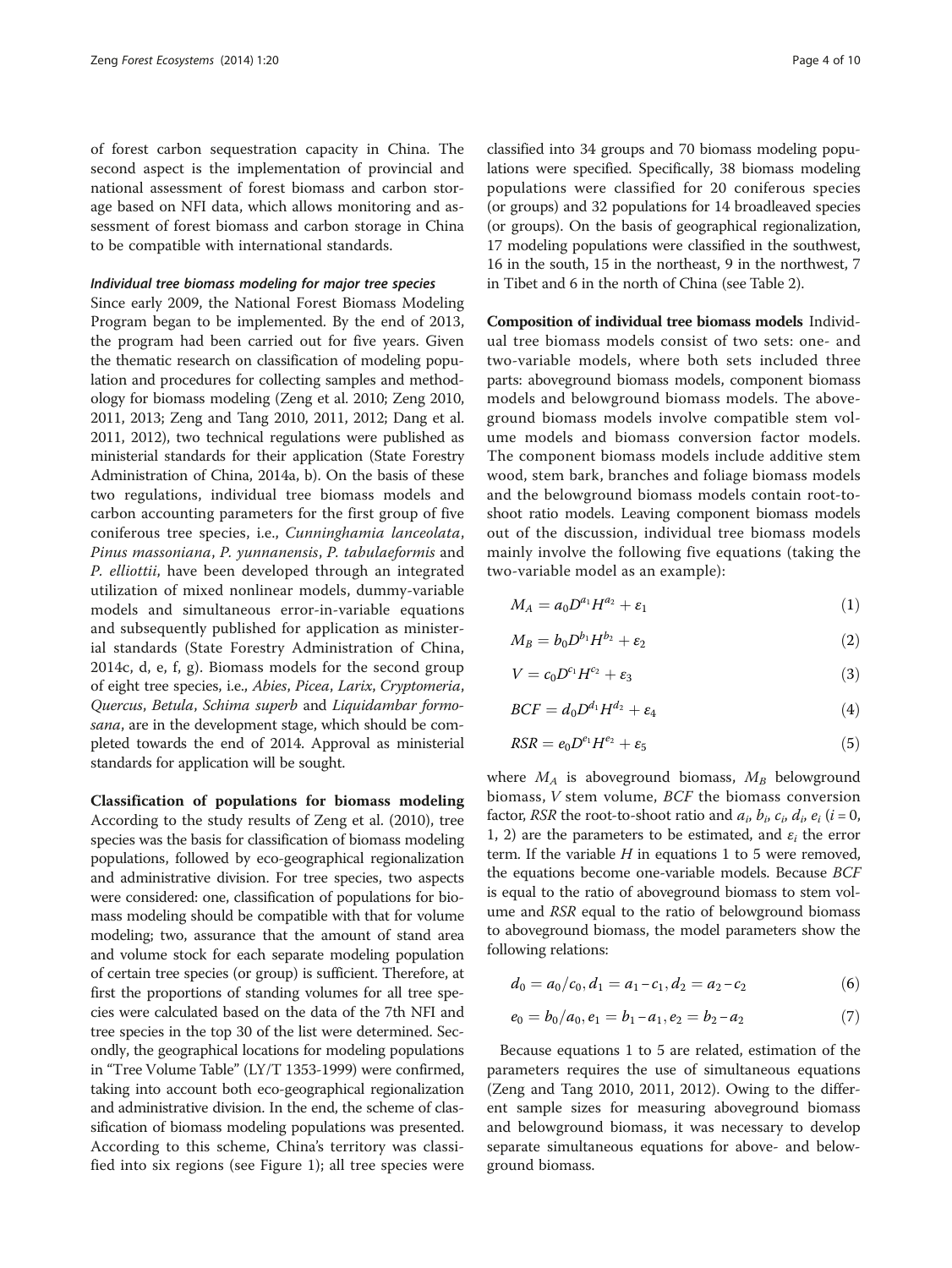<span id="page-4-0"></span>

A height-diameter regression model can be used as a "bridge" to link two-variable biomass or volume models with one-variable models. If such a height-diameter regression model were introduced into the system of simultaneous equations, an integrated biomass equation system including both one- and two-variable models could be developed (Zeng [2013](#page-9-0)).

Parameters of individual tree biomass models Based on the biomass measurement data for 13 tree species (or groups), for which collection had been completed by the end of 2012, the individual tree biomass models were estimated using nonlinear simultaneous error-in-variable equations (State Forestry Administration 2014b). The parameter estimates are presented in Table [3.](#page-6-0)

This table shows the equations for one- and two-variable individual tree aboveground biomass, belowground biomass and compatible stem volume models, biomass conversion factor models and root-to-shoot ratio models. These models provided the quantitative basis for estimating forest biomass and carbon storage in the 8th NFI of China. The reason for the development of biomass models for tree species (or groups), instead of modeling populations of

Table [2](#page-5-0), was to maintain consistency with those in the 7th NFI.

#### New assessment of forest biomass and carbon storage in China

Carrying out provincial or national assessments of forest biomass and carbon storage based on continuous forest inventory data has recently become the major direction of development. As a result, considerable progress has been made.

Provincial assessment of forest biomass and carbon storage Based on the data of our continuous forest inventory (CFI) between 1994 and 2008 in the Da-Xing mountains of Inner Mongolia, Fu et al. [\(2013](#page-8-0)) used regression equations correlating biomass and stocking volume for different forest types to estimate forest biomass and carbon storage in this mountainous forest region and to analyze the dynamic changes of forest carbon storage and carbon density. Lu et al. ([2013](#page-8-0)) used continuous forest inventory data in Qinghai Province and employed biomass expansion factors (BEF) to estimate carbon storage and carbon density of forest vegetation in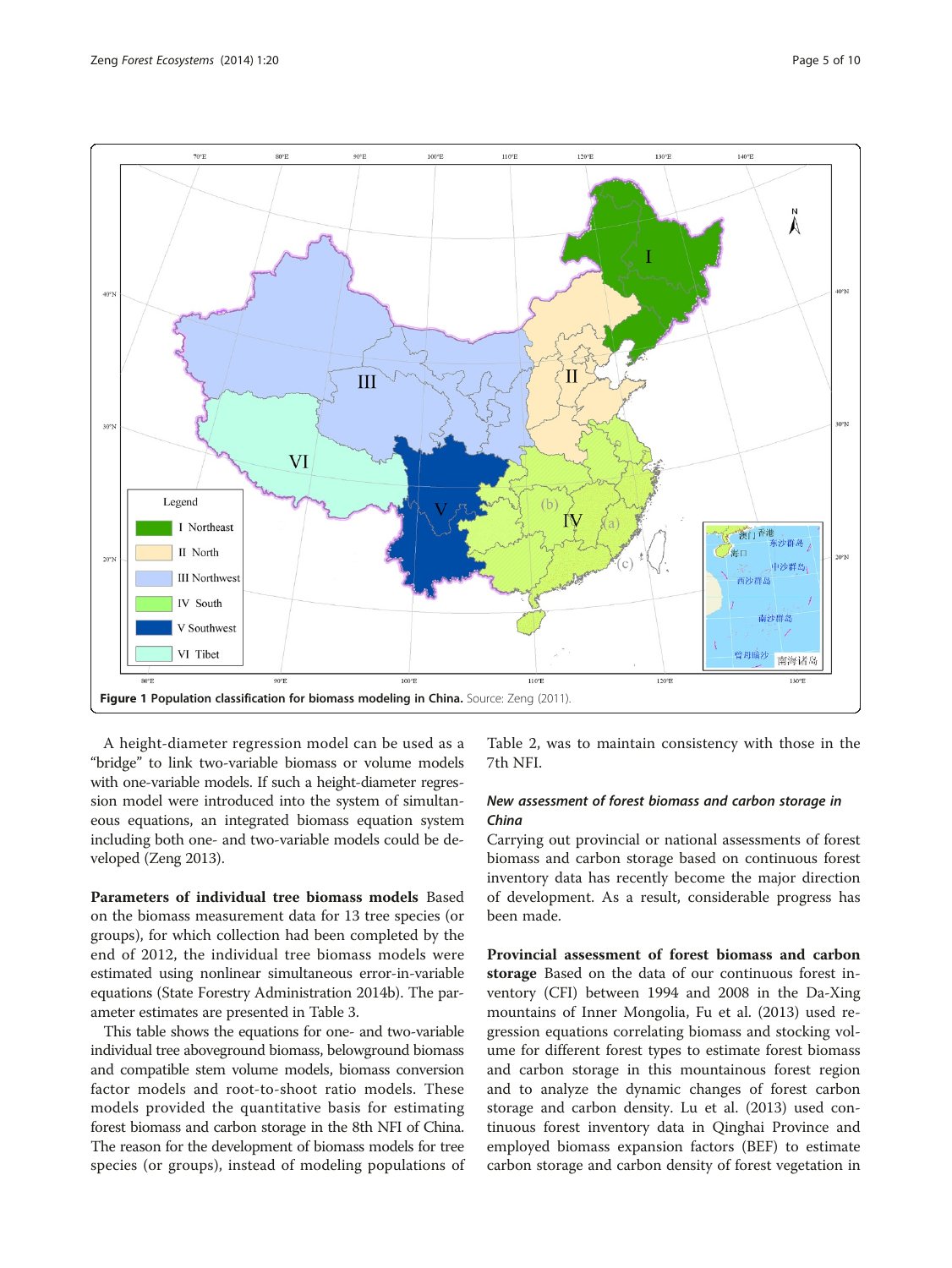| No.            | Tree species (groups)           | Northeast      | <b>North</b> | <b>Northwest</b> | South          | Southwest      | <b>Tibet</b> | <b>Total</b>   |
|----------------|---------------------------------|----------------|--------------|------------------|----------------|----------------|--------------|----------------|
| $\mathbf{1}$   | Quercus                         | $\mathbf{1}$   | 0.3          | 0.7              | 1              | 1.8            | 0.2          | 5              |
| $\overline{2}$ | Abies                           | $\mathbf{1}$   |              | $\mathbf{1}$     |                | $\overline{2}$ | $\mathbf{1}$ | 5              |
| 3              | Picea                           | $\mathbf{1}$   |              | $\overline{2}$   |                | $\mathbf{1}$   | $\mathbf{1}$ | 5              |
| $\overline{4}$ | Betula                          | $\sqrt{2}$     | 0.2          | 0.8              |                | 0.8            | 0.2          | $\overline{4}$ |
| 5              | Larix                           | $\mathbf{1}$   | $\mathbf{1}$ | $\mathbf{1}$     |                | 0.8            | 0.2          | $\overline{4}$ |
| 6              | Cunninghamia lanceolata         |                |              |                  | 2.6            | 0.4            |              | 3              |
| $\overline{7}$ | Pinus massoniana                |                |              |                  | 2.7            | 0.3            |              | 3              |
| 8              | Populus                         | $\overline{2}$ | $\mathbf{1}$ | $\mathbf{1}$     | $\mathbf{1}$   | 0.85           | 0.15         | 6              |
| 9              | Pinus yunnanensis               |                |              |                  |                | 0.65           | 0.35         | $\mathbf{1}$   |
| 10             | Pinus densata                   |                |              |                  |                | $\mathbf{1}$   | $\mathbf{1}$ | $\overline{2}$ |
| 11             | Tilia tuan                      | $\mathbf{1}$   |              |                  |                |                |              | $\mathbf{1}$   |
| 12             | Cupressus                       |                | 0.25         | 0.75             | $\mathbf{1}$   | 0.65           | 0.35         | 3              |
| 13             | $F-J-P$                         | $\mathbf{1}$   |              |                  |                |                |              | $\mathbf{1}$   |
| 14             | Schima superba                  |                |              |                  | 0.7            | 0.3            |              | $\mathbf{1}$   |
| 15             | Pinus tabulaeformis             | 0.2            | 0.45         | 0.25             |                | 0.1            |              | $\mathbf{1}$   |
| 16             | Pinus koraiensis                | $\mathbf{1}$   |              |                  |                |                |              | 1              |
| 17             | Ulmus                           | 0.9            | 0.1          |                  |                |                |              | 1              |
| 18             | Pinus khasya                    |                |              |                  |                | $\mathbf{1}$   |              | 1              |
| 19             | Pinus armandii                  |                |              | 0.25             | 0.1            | 0.5            | 0.15         | 1              |
| 20             | Tsuga                           |                |              | 0.05             |                | 0.9            | 0.05         | $\mathbf{1}$   |
| 21             | Pinus sylvestris var. mongolica | $\mathbf{1}$   |              |                  |                |                |              | $\mathbf{1}$   |
| 22             | Liquidambar formosana           |                |              |                  | $\mathbf{1}$   |                |              | $\mathbf{1}$   |
| 23             | Pinus elliottii                 |                |              |                  | $\mathbf{1}$   |                |              | $\mathbf{1}$   |
| 24             | Salix                           | 0.4            | 0.3          | 0.2              | 0.1            |                |              | $\mathbf{1}$   |
| 25             | Eucalyptus                      |                |              |                  | 0.9            | 0.1            |              | 1              |
| 26             | Cryptomeria                     |                |              |                  | 0.4            | 0.6            |              | 1              |
| 27             | Pinus taiwanensis               |                |              |                  | $\mathbf{1}$   |                |              | 1              |
| 28             | Pinus griffithii                |                |              |                  |                |                | $\mathbf{1}$ | 1              |
| 29             | Robinia pseudoacacia            |                | $\mathbf{1}$ |                  |                |                |              | 1              |
| 30             | Paulownia                       |                | 0.3          |                  | 0.5            | 0.2            |              | $\mathbf{1}$   |
| 31             | $C-S-P$                         |                |              |                  | 0.8            | 0.2            |              | $\mathbf{1}$   |
| 32             | Other pines                     | 0.6            | 0.4          |                  |                |                |              | $\mathbf{1}$   |
| 33             | Other coniferous trees          |                |              |                  | 0.2            | 0.6            | 0.2          | 1              |
| 34             | Other broadleaved trees         | $\mathbf{1}$   | $\mathbf{1}$ | $\mathbf{1}$     | $\overline{2}$ | $\mathbf{1}$   | $\mathbf{1}$ | $\overline{7}$ |
|                | Total                           | 15.1           | 6.3          | 9                | 15.75          | 17             | 6.85         | 70             |

<span id="page-5-0"></span>Table 2 Species and population classification and distribution in China for biomass modeling

Note: 1) F-J-P means Fraxinus mandshurica, Juglans mandshurica and Phellodendron amurense; C-S-P means Cinnamomum, Sassafras and Phoebe. Other pines include Pinus densiflora, P. thunbergii and others; other coniferous species include Keteleeria, Taxus, Pseudotsuga, Metasequoia, Taxodium and other conifers; other broadleaved species include all broadleaved species except those listed for the region. 2) The decimal fraction expresses the proportion of stocking volume of the species. Source: Zeng [\(2011](#page-9-0)).

the province and to analyze development trends over the past 20 years. Based on the continuous forest inventory data from 1998 to 2008 in Fujian Province, Zheng et al. ([2013\)](#page-9-0) used regression analysis to relate biomass and stocking volume for different forest types to estimate carbon storage and carbon density of forest vegetation and to analyze dynamic changes during this

period. Wen et al. ([2014](#page-9-0)) used the continuous forest inventory data of Jiangsu Province in 2000 and 2005 in a continuous function method for biomass expansion to estimate forest biomass and net primary productivity (NPP) of the province and to conduct comparative analyses from age groups, dominant species and geographic regions.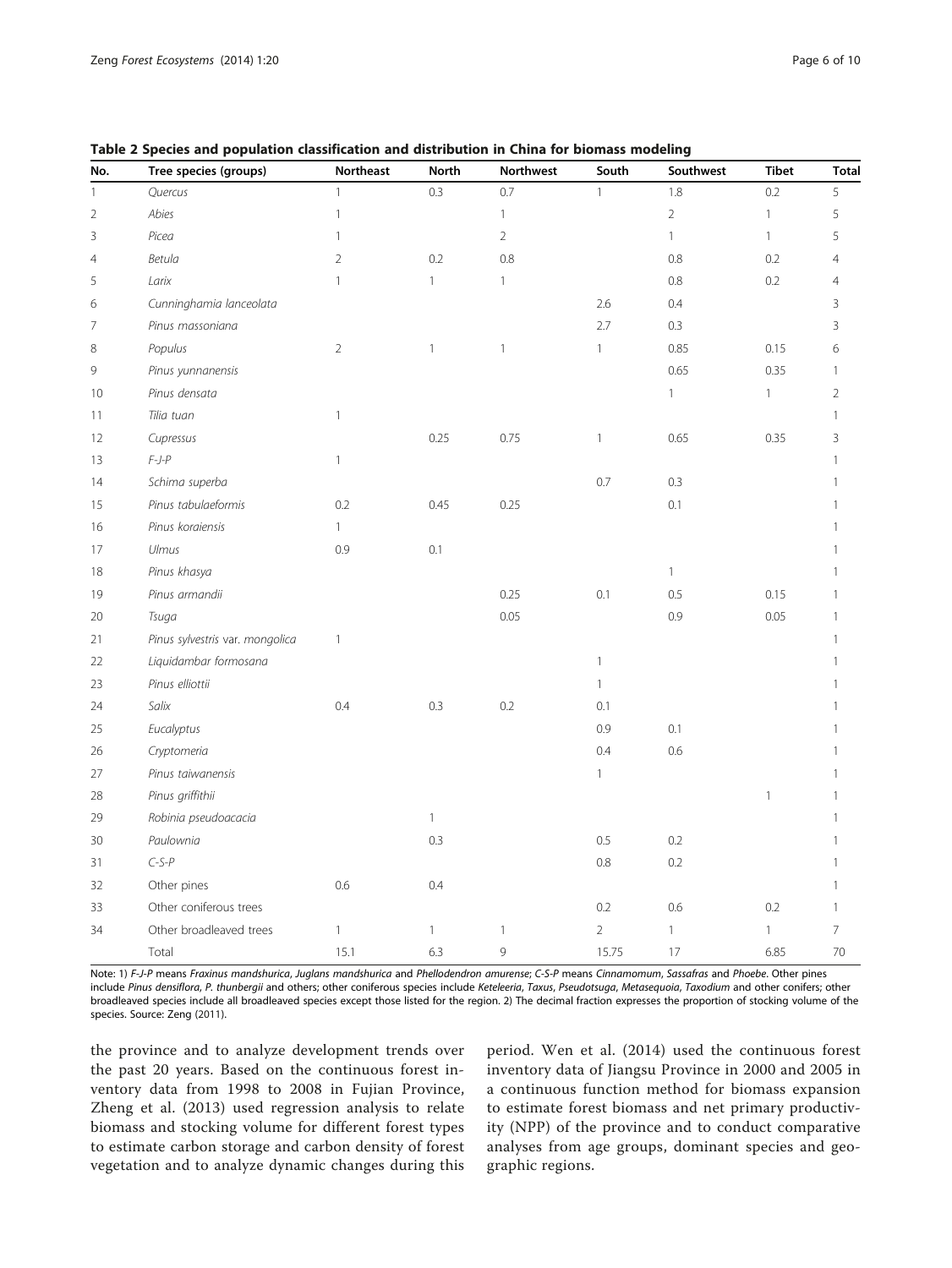| <b>Tree species</b><br>(groups) | Number of Model<br>samples |                      | Aboveground biomass<br>equation (1) |                | <b>Belowground biomass</b><br>equation (2) |         | Stem volume<br>equation (3) |                |                | <b>Biomass conversion factor</b><br>model (4) |                      |        | Root-to-shoot ratio<br>model (5) |           |        |                  |                |
|---------------------------------|----------------------------|----------------------|-------------------------------------|----------------|--------------------------------------------|---------|-----------------------------|----------------|----------------|-----------------------------------------------|----------------------|--------|----------------------------------|-----------|--------|------------------|----------------|
|                                 |                            |                      | a <sub>0</sub>                      | a <sub>1</sub> | a <sub>2</sub>                             | $b_{0}$ | $b_{1}$                     | b <sub>2</sub> | $c_{0}$        | $c_{1}$                                       | $c_{2}$              | $d_0$  | d <sub>1</sub>                   | $d_2$     | $e_0$  | e <sub>1</sub>   | e <sub>2</sub> |
| Abies                           | 150                        | One-variable 0.15777 |                                     | 2.2674         |                                            | 0.01092 | 2.6672                      |                | 0.13438 2.5198 |                                               |                      | 1.1740 | $-0.2524$                        |           |        | 0.0692 0.3998    |                |
|                                 |                            | Two-variable 0.15777 |                                     | 2.2674         | 0.0000                                     | 0.01484 | 2.9248                      | $-0.4191$      | 0.08366        | 1.8997                                        | 0.8657               | 1.8859 | 0.3677                           | $-0.8657$ | 0.0941 | 0.6574           | $-0.4191$      |
| Picea                           | 451                        | One-variable 0.24686 |                                     | 2.1451         |                                            | 0.04371 | 2.2254                      |                | 0.15021        | 2.4523                                        |                      | 1.6435 | $-0.3072$                        |           | 0.1770 | 0.0803           |                |
|                                 |                            | Two-variable 0.22121 |                                     | 2.0120         | 0.1925                                     | 0.05006 | 2.3902                      | $-0.2382$      | 0.08042        | 1.6940                                        | 1.0960               | 2.7506 | 0.3180                           | $-0.9035$ | 0.2263 | 0.3783           | $-0.4306$      |
| Cunninghamia                    | 303                        | One-variable 0.07629 |                                     | 2.3909         |                                            | 0.02533 | 2.2666                      |                | 0.11013 2.5580 |                                               |                      | 0.6927 | $-0.1671$                        |           | 0.3320 | $-0.1244$        |                |
| lanceolata                      |                            | Two-variable 0.06326 |                                     | 2.0339         | 0.4745                                     | 0.02196 | 2.0339                      | 0.3171         | 0.07416        | 1.8040                                        | 1.0022               | 0.8530 | 0.2300                           | $-0.5277$ | 0.3471 | 0.0000           | $-0.1574$      |
| Cupressus                       | 136                        | One-variable 0.22284 |                                     | 2.1986         |                                            | 0.08499 | 1.9766                      |                | 0.15048        | 2.3080                                        |                      | 1.4808 | $-0.1094$                        |           |        | $0.3814 -0.2219$ |                |
|                                 |                            | Two-variable 0.19087 |                                     | 2.0064         | 0.3218                                     | 0.10163 | 2.1985                      | $-0.3715$      | 0.10175        | 1.8225                                        | 0.8130               | 1.8759 | 0.1839                           | $-0.4913$ |        | 0.5325 0.1920    | $-0.6933$      |
| Larix                           | 300                        | One-variable 0.10555 |                                     | 2.3895         |                                            | 0.02215 | 2.5209                      |                | 0.12464        | 2.5162                                        |                      | 0.8468 | $-0.1266$                        |           |        | 0.2098 0.1314    |                |
|                                 |                            | Two-variable 0.08243 |                                     | 2.0780         | 0.4412                                     | 0.01781 | 2.2464                      | 0.3888         | 0.07098        | 1.8067                                        | 1.0050               | 1.1614 | 0.2714                           | $-0.5638$ | 0.2161 | 0.1684           | $-0.0524$      |
| Pinus massoniana                | 302                        | One-variable 0.14221 |                                     | 2.3141         |                                            | 0.02268 | 2.3692                      |                | 0.17234        | 2.4225                                        |                      | 0.8252 | $-0.1083$                        |           | 0.1595 | 0.0551           |                |
|                                 |                            | Two-variable 0.08982 |                                     | 1.9746         | 0.5470                                     | 0.02678 | 2.4916                      | $-0.1974$      | 0.08215        | 1.8749                                        | 0.8821               | 1.0934 | 0.0997                           | $-0.3351$ | 0.2982 | 0.5171           | $-0.7444$      |
| Pinus yunnanensis               | 150                        | One-variable 0.09492 |                                     | 2.3567         |                                            | 0.01654 | 2.3449                      |                | 0.17251        | 2.3759                                        |                      | 0.5502 | $-0.0193$                        |           | 0.1743 | $-0.0118$        |                |
|                                 |                            | Two-variable 0.07023 |                                     | 2.1039         | 0.4112                                     | 0.01436 | 2.2264                      | 0.1928         | 0.09653        | 1.8889                                        | 0.7924               | 0.7275 | 0.2151                           | $-0.3812$ | 0.2045 | 0.1225           | $-0.2184$      |
| Pinus tabulaeformis 150         |                            | One-variable 0.12338 |                                     | 2.3460         |                                            | 0.02630 | 2.3666                      |                | 0.15585 2.3885 |                                               |                      | 0.7916 | $-0.0425$                        |           |        | 0.2132 0.0206    |                |
|                                 |                            | Two-variable 0.10081 |                                     | 2.0712         | 0.4142                                     | 0.02627 | 2.3650                      | 0.0024         | 0.11016        |                                               | 1.9165 0.7115        | 0.9151 | 0.1547                           | $-0.2972$ | 0.2606 | 0.2938           | $-0.4118$      |
| Pinus elliottii                 | 154                        | One-variable 0.08893 |                                     | 2.4234         |                                            | 0.06849 | 2.0813                      |                | 0.14039        | 2.4275                                        |                      | 0.6334 | $-0.0041$                        |           |        | $0.7702 -0.3421$ |                |
|                                 |                            | Two-variable 0.06148 |                                     | 2.0342         | 0.6162                                     | 0.07425 | 2.1666                      | $-0.1350$      | 0.08277        | 1.8701                                        | 0.8822               | 0.7428 | 0.1640                           | $-0.2661$ | 1.2077 | 0.1324           | $-0.7511$      |
| Quercus                         | 460                        | One-variable 0.14233 |                                     | 2.3798         |                                            | 0.07334 | 2.1410                      |                | 0.11681        | 2.5073                                        |                      | 1.2184 | $-0.1275$                        |           | 0.5153 | $-0.2388$        |                |
|                                 |                            | Two-variable 0.09160 |                                     | 1.8578         | 0.7811                                     | 0.07328 | 2.1399                      | 0.0017         | 0.06751        |                                               | 1.8578 0.9719        | 1.3569 | 0.0000                           | $-0.1908$ | 0.8000 | 0.2821           | $-0.7794$      |
| Betula                          | 450                        | One-variable 0.10130 |                                     | 2.4191         |                                            | 0.05549 | 2.1976                      |                | 0.17682        | 2.3643                                        |                      | 0.5729 | 0.0548                           |           | 0.5478 | $-0.2215$        |                |
|                                 |                            | Two-variable 0.05992 |                                     | 2.0638         | 0.6032                                     | 0.05536 | 2.1961                      | 0.0026         | 0.07971        |                                               | 1.8252 0.9153        | 0.7517 | 0.2386                           | $-0.3121$ | 0.9240 | 0.1322           | $-0.6005$      |
| Populus                         | 602                        | One-variable 0.08653 |                                     | 2.4685         |                                            | 0.02702 | 2.3420                      |                | 0.15280        | 2.4447                                        |                      | 0.5663 | 0.0239                           |           | 0.3123 | $-0.1265$        |                |
|                                 |                            | Two-variable 0.07055 |                                     | 2.3333         | 0.2215                                     | 0.04079 | 2.6147                      | $-0.4465$      | 0.07139        | 1.9406                                        | 0.8255               | 0.9882 | 0.3926                           | $-0.6040$ | 0.5782 | 0.2814           | $-0.6680$      |
| Schima superba                  | 150                        | One-variable 0.17922 |                                     | 2.2574         |                                            | 0.07816 | 2.1354                      |                | 0.18518 2.3413 |                                               |                      | 0.9678 | $-0.0839$                        |           |        | $0.4361 -0.1220$ |                |
|                                 |                            | Two-variable 0.10504 |                                     | 1.9906         | 0.5209                                     | 0.06898 | 2.0730                      | 0.1218         | 0.08043        |                                               | 1.9249 0.8132 1.3061 |        | 0.0658                           | $-0.2923$ | 0.6567 | 0.0824           | $-0.3991$      |

<span id="page-6-0"></span>Table 3 Parameter estimates of tree biomass model systems for 13 tree species or groups in China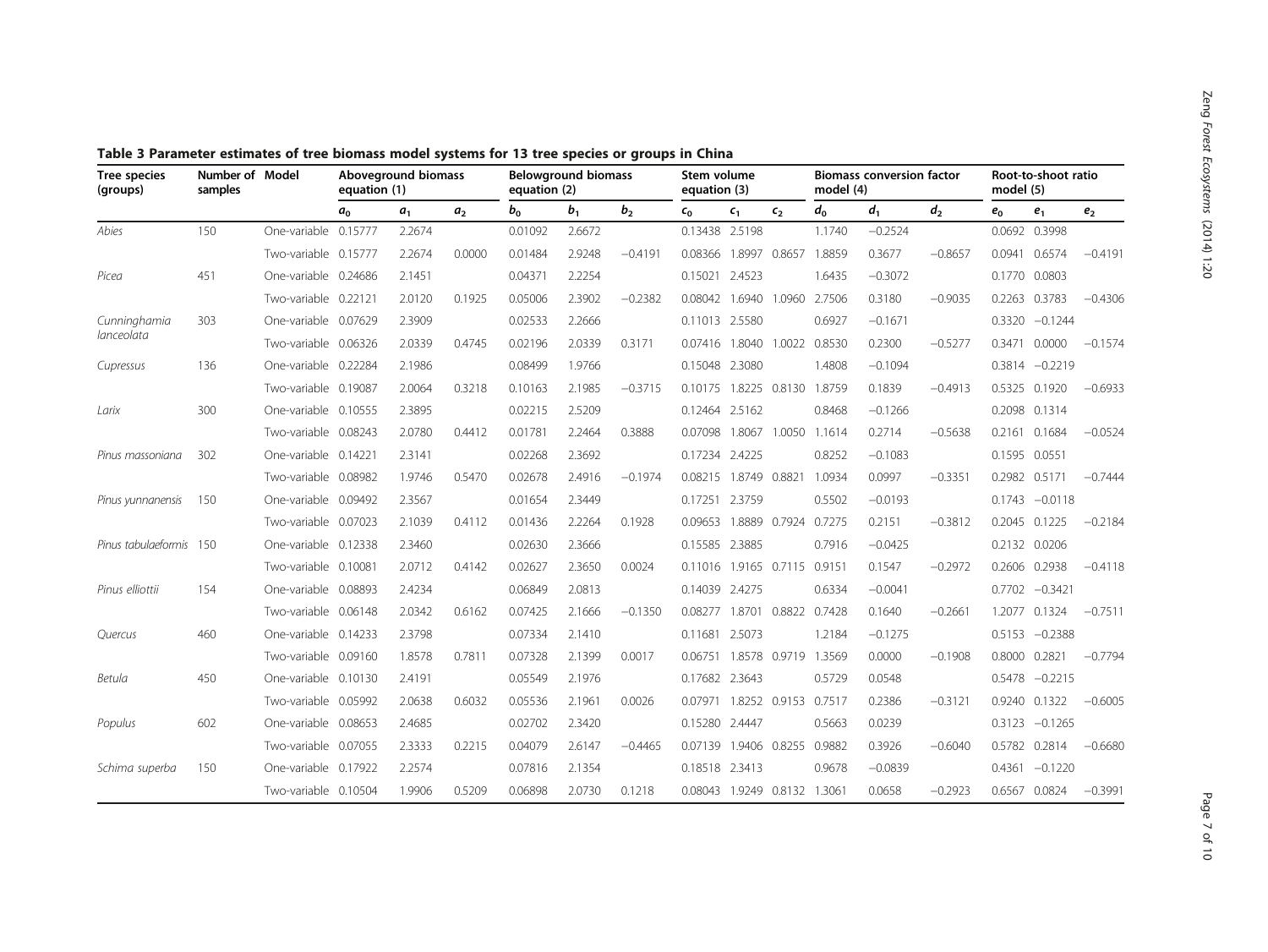National assessment of forest biomass and carbon storage In the statistical analysis of the 8th national forest inventory of China in 2013, a thematic assessment on forest biomass and carbon storage was carried out. According to the assessment results, China's forest biomass was 17.00 Pg and forest carbon storage 8.43 Pg (Xu [2014](#page-9-0)). The method applied for this assessment was almost the same as that used in the 7th NFI, but only seven old biomass models among 16 tree species groups were still utilized; for the other 9 tree species groups, 13 new biomass models were developed (see Table [3](#page-6-0)). Biomass models for Abies and Picea were separated from the Abies/Picea group, the biomass model for Pinus elliottii was separated from that of other pines, and the biomass models for Schima superb and Liquidambar formosana were separated from that of other broadleaved species. The assessment of forest biomass and carbon storage, the result of the 8th national forest inventory, had also been published by the government, which means that the monitoring and assessment of forest biomass and carbon storage in China have become the routine work.

#### Conclusions

After developing for nearly forty years, the national forest inventory system of China has been in line with international standards in both methodology and techniques, with organization management and system operation effective and standardized. At about 415,000 the number of permanent sample plots is especially large with frequent remeasurement, seven times in total. The statistical results are quite informative, a rare global phenomenon. In general, the national forest inventory system of China ranks among the top in the world (Lei et al. [2009](#page-8-0); Lin et al. [2013](#page-8-0); Tang [2014](#page-9-0)). Viewed from the current direction of development, future monitoring and assessment of forest biomass and carbon storage could be improved in three ways.

#### Improvement of biomass models and carbon accounting parameters

During the five year period of the 8th NFI, biomass sample collection for 15 tree species (groups) and 38 modeling populations had been completed (save for 2 of the 15 species, i.e., Cupressus and Populus, involving 5 modeling populations). Therefore only biomass models for 13 tree species had been established. When all the models for the 15 species or groups are developed, the biomass of about 70% of standing tree volume can be estimated. The other 30% of standing volume involves nearly 20 tree species (groups) and requires the establishment of more than 30 biomass models. In addition, there are large numbers of economic forests, sparsely forested areas, bamboos and shrubs in China. According to Fang et al. [\(1996](#page-8-0)), the biomass of these resources accounts for about 13% of the total forest vegetation. In order to monitor and assess the

entire forest biomass and carbon storage, it is necessary to develop biomass models and carbon accounting parameters for bamboo species and shrubs (including economic shrubs). Besides live biomass and carbon storage (including above- and belowground parts), the carbon stock of all forest ecosystems should also include the carbon stored in dead trees, litter layers and organic soils (IPCC [2003](#page-8-0)). In future, all models and parameters related to monitoring and assessment of biomass and carbon of forest ecosystems will need to be developed and improved step by step.

#### Conversion from thematic assessment to general monitoring of forest biomass and carbon storage

During the last two national forest inventories, thematic assessments were carried out for presenting the results of forest biomass and carbon storage (Li and Lei [2010](#page-8-0); Li et al. [2011, 2012](#page-8-0)). With the publication of individual tree biomass models and carbon accounting parameters for other species as ministerial standards in successive future national forest inventories, thematic assessment on forest biomass and carbon storage will gradually become a general monitoring routine, similar to estimating forest volumes (Zeng et al. [2010](#page-9-0); Zeng [2011;](#page-9-0) Zeng et al. [2013\)](#page-9-0). What is required is to consolidate individual tree biomass models and carbon accounting parameters with stem volume equations for all tree species (or groups) into our statistical software. In such a scenario we can present the results of forest biomass and carbon storage in related statistical tables and realize the dynamic monitoring of forest biomass and carbon storage in the national forest inventory of China.

#### Analysis of spatial distribution of forest biomass and carbon storage based on remote sensing

At a regional scale, on either a provincial or national level, the main method for assessing forest biomass and carbon storage is based on forest resource inventory data (Deng and Shangguan [2011](#page-8-0); Li et al. [2011](#page-8-0); Wang and Deng [2014](#page-9-0)). More recently, studies on forest carbon estimation combining forest inventory data with remote sensing data have gradually proliferated (Xue et al. [2009;](#page-9-0) Pang and Li [2012](#page-8-0); Liu et al. [2012](#page-8-0); Tu and Peng [2012;](#page-9-0) Huang and Chen [2013;](#page-8-0) Huang et al. [2013;](#page-8-0) Wang et al. [2014](#page-9-0)). Application of remote sensing from various sources, especially high resolution data, could greatly improve the timeliness of assessment of forest biomass and carbon storage. In addition, geostatistics, differential geometry and other technical means, have also been gradually applied in the analysis of spatial patterns of forest biomass and carbon storage (He et al. [2013;](#page-8-0) Liu and Ruan [2013;](#page-8-0) Zhao et al. [2013](#page-9-0)). Strengthening the analysis and assessment of spatial distribution patterns of forest biomass and carbon storage through application of remote sensing techniques and geostatistical approaches will be one of the major directions of development in the near future.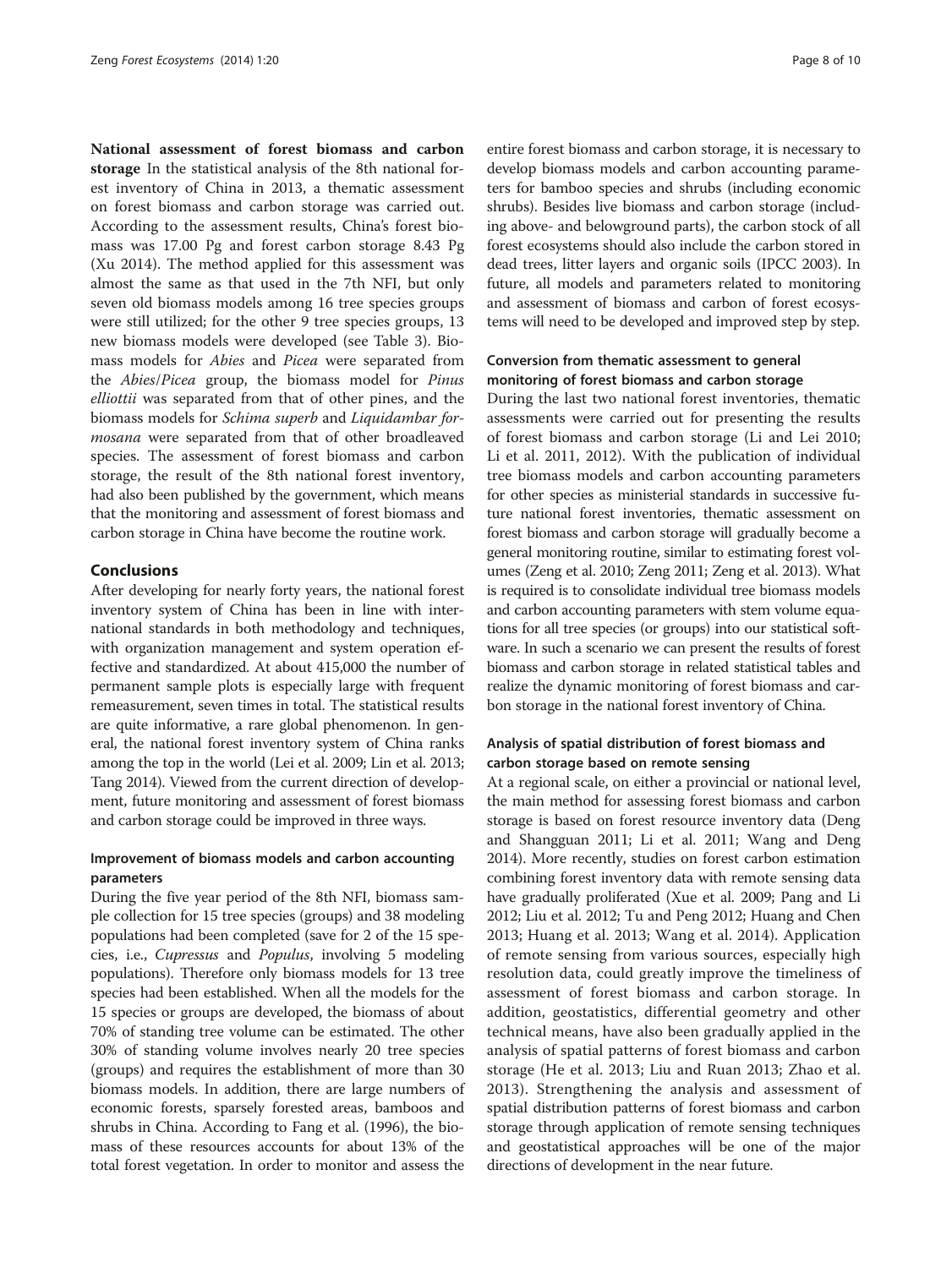#### <span id="page-8-0"></span>Competing interests

The author declares that he has no competing interests.

#### Authors' contributions

The author carried out the review, drafted and revised the manuscript, read and approved the final manuscript.

#### **Acknowledaments**

I acknowledge the Forest Biomass Modeling Program in the National Forest Inventory (FBMP-NFI), funded by the State Forestry Administration of China, for providing biomass measurement data. I also thank the Forestry Departments of the various provinces for their efforts in sample collection.

## Received: 22 April 2014 Accepted: 23 September 2014

#### References

- Bi H, Turner J, Lambert MJ (2004) Additive biomass equations for native eucalypt forest trees of temperate Australia. Trees 18:467–479
- Blujdea VNB, Pilli R, Dutca I, Ciuvat L, Abrudan IV (2012) Allometric biomass equations for young broadleaved trees in plantations in Romania. For Ecol Manage 264:172–184
- Chen CG, Zhu JF (1989) Manual of Tree Biomass for Main Species in Northeastern China. Chinese Forestry Press, Beijing
- Chen LZ, Chen QL, Bao XC, Ren JK, Miu YG, Hu YH (1986) Studies on Chinese arborvitae (Platycladus orientalis) forest and its biomass in Beijing. J Plant Ecol 10(1):17–25
- Cheng TR (2007) Research on the Forest Biomass and Carbon Storage in Xiaolong Mountains, Gansu Province. Dissertation, Beijing Forestry University, Beijing
- Dang YF, Zeng WS, Wang XJ (2011) Analysis on carbon content factors of different organs of larch in northeastern China. For Res Manage 4:30–34
- Dang YF, Wang XJ, Zeng WS (2012) Using segmented modeling approach to construct tree volume and biomass equations for larch in northeastern China. For Res 25(5):558–563
- Deng L, Shangguan ZP (2011) Methods for forest carbon storage estimation based on forest inventory data. Bull Soil Water Conserv 31(6):143–147
- Ebermeyr E (1876) Die gesamte Lehre der Waldstreu mit Rucksicht auf die chemische statik des Waldbaues. Springer, Berlin
- Fang JY, Liu GH, Xu SL (1996) Biomass and net production of forest vegetation in China. Acta Ecol Sin 16(4):497–508
- Fang JY, Chen AP, Peng CH, Zhao SQ, Ci LJ (2001) Changes in forest biomass carbon storage in China between 1949 and 1998. Science 292:2320–2322
- Fayolle A, Doucet JL, Gillet JF, Bourland N, Lejeune P (2013) Tree allometry in central Africa: testing the validity of pantropical multi-species allometric equations for estimating biomass and carbon stocks. For Ecol Manage 305:29–37
- Feng ZW, Chen CY, Zhang JW, Wang KP, Zhao JL, Gao H (1982) Determination of biomass of Pinus massoniana stand in Huitong county, Hunan province. Sci Silv Sin 18(2):127–134
- Feng ZW, Wang XK, Wu G (1999) The Biomass and Productivity of Forest Ecosystem in China. Science Press, Beijing
- Fu HF, Yan W, Chen JJ (2013) Forest carbon storage and its dynamics in Da-Xing mountains of inner Mongolia. J Arid Land Res Environ 27(9):166–170
- He P, Zhang HR, Lei XD, Xu G, Gao X (2013) Estimation of forest aboveground biomass based on geostatistics. Sci Silv Sin 49(5):101–109. doi:10.11707/ j.1001-7488.20130514
- Hu JT (2009) Working together to meet challenges of climate change—the speech at the UN climate change summit opening ceremony. Res Environ Inhabitant 20:14–15
- Huang YP, Chen JS (2013) Advances in the estimation of forest biomass based on SAR data. Rem Sens Land Resour 25(3):7–13. doi:10.6046/ gtzyyg.2013.03.02
- Huang JL, Ju WM, Zheng G, Kang TT (2013) Estimation of forest aboveground biomass using high spatial resolution remote sensing imagery. Acta Ecol Sin 33(20):6497–6508. doi:10.5846/stxb201212211841
- IPCC (2003) Good Practice Guidance for Land Use, Land Use Change and Forestry. The Institute for Global Environmental Strategies for the IPCC, Japan
- IUFRO (1994) International Guidelines for Forest Monitoring. IUFRO World Series Vol 5. IUFRO Secretariat, Vienna
- Jenkins JC, Chojnacky DC, Heath LS, Birdsey RA (2003) National-scale biomass estimators for United States tree species. For Sci 49(1):12–35
- Lambert MC, Ung CH, Raulier F (2005) Canadian national tree aboveground biomass equations. Can J For Res 35:1996–2018
- Lei XD, Tang MP, Lu YC, Hong LX, Tian DL (2009) Forest inventory in China: status and challenges. Int For Rev 11:52–63
- Li WH (1978) Concept of forest biomass productivity and its basic studying approach. Nat Res 1:71–92
- Li HK, Lei YC (2010) Estimation and Evaluation of Forest Biomass Carbon Storage in China. Chinese Forestry Press, Beijing
- Li WH, Deng KM, Li F (1981) Research on biomass productivity of major ecosystems in the Changbai mountain. For Ecosyst Res (1):34–50
- Li HK, Lei YC, Zeng WS (2011) Forest carbon storage in China estimated using forest inventory data. Sci Silv Sin 47(7):7–12
- Li HK, Zhao PX, Lei YC, Zeng WS (2012) Comparison on estimation of wood biomass using forest inventory data. Sci Silv Sin 48(5):44–52
- Lin GZ, Wen XR, Zhou CG, She GH (2013) Review and progress of China's continuous forest inventory system. Open J For 3(1):17–22
- Liu ZG (1992) Research on biomass and productivity of Larix principis-rupprechtii plantations. J Beijing For Univ 14(Sp.1):114–123
- Liu XZ (1993) Study on biomass of Masson pine forests at different ages. For Res Manage 2:77–80
- Liu S, Ruan HH (2013) Spatial pattern analysis of forest biomass and NPP in Guangdong and Guangxi provinces of south China based on geostatistics. Chin J Ecol 32(9):2502–2509
- Liu SR, Chai YX, Cai TJ, Peng CH (1990) Research on biomass and net primary productivity of Larix gmelini plantations. J Northeast For Univ 18(2):40–46
- Liu GH, Fu BJ, Fang JY (2000) Carbon dynamics of Chinese forests and its contribution to global carbon balance. Acta Ecol Sin 20(5):733–740
- Liu SN, Zhou T, Shu Y, Dai M, Wei LY, Zhang X (2012) The estimating of the spatial distribution of forest biomass in China based on remote sensing and downscaling techniques. Acta Ecol Sin 32(8):2320–2330. doi:10.5846/ stxb201009301390
- Lu H, Liu K, Wu JH (2013) Change of carbon storage in forest vegetation and current situation analysis of Qinghai province in recent 20 years. Res Environ Yangtze Basin 22(10):1333–1338
- Luo TX (1996) Patterns of Net Primary Productivity for Chinese Major Forest Types and Their Mathematical Models. Dissertation, Commission for Integrated Survey of Natural Resources, the Chinese Academy of Sciences and State Planning Commission, Beijing
- Luo QB, Zeng WS, He DB, Bao TH, Lin WR (1999) Establishment and application of compatible tree aboveground biomass models. J Nat Res 14(3):271–277
- Ma QY (1989) A study on the biomass of Chinese pine forests. J Beijing For Univ  $11(4):1-10$
- Muukkonen P (2007) Generalized allometric volume and biomass equations for some tree species in Europe. Eur J For Res 126:157–166
- Návar J (2009) Allometric equations for tree species and carbon stocks for forests of northwestern Mexico. For Ecol Manag 257:427–434
- Ning B (2007) Study on Stand Structure Dynamic and Biomass for Mongolian Scots Pine in Plantation. Dissertation, Northeast Forestry University, Harbin
- Pan WC, Li LC, Gao ZH (1980) Biomass and nutrient elements distribution of two different forest types of Chinese fir. Hunan For Sci Technol 4:1–14
- Pang Y, Li ZY (2012) Inversion of biomass components of the temperate forest using airborne Lidar technology in Xiaoxing'an mountains, northeastern of China. Chin J Plant Ecol 36(10):1095–1105. doi:10.3724/SP.J.1258.2012.01095
- Snorrason A, Einarsson SF (2006) Single-tree biomass and stem volume functions for eleven tree species used in Icelandic forestry. Icelandic Agric Sci 19:15–24
- State Forestry Administration of China (2014a) Technical Regulation on Sample Collections for Tree Biomass Modeling. China Standard Press, Beijing
- State Forestry Administration of China (2014b) Technical Regulation on Methodology for Tree Biomass Modeling. China Standard Press, Beijing
- State Forestry Administration of China (2014c) Tree Biomass Models and Related Parameters to Carbon Accounting for Cunninghamia Lanceolata. China Standard Press, Beijing
- State Forestry Administration of China (2014d) Tree Biomass Models and Related Parameters to Carbon Accounting for Pinus Massoniana. China Standard Press, Beijing
- State Forestry Administration of China (2014e) Tree Biomass Models and Related Parameters to Carbon Accounting for Pinus Yunnanensis. China Standard Press, Beijing